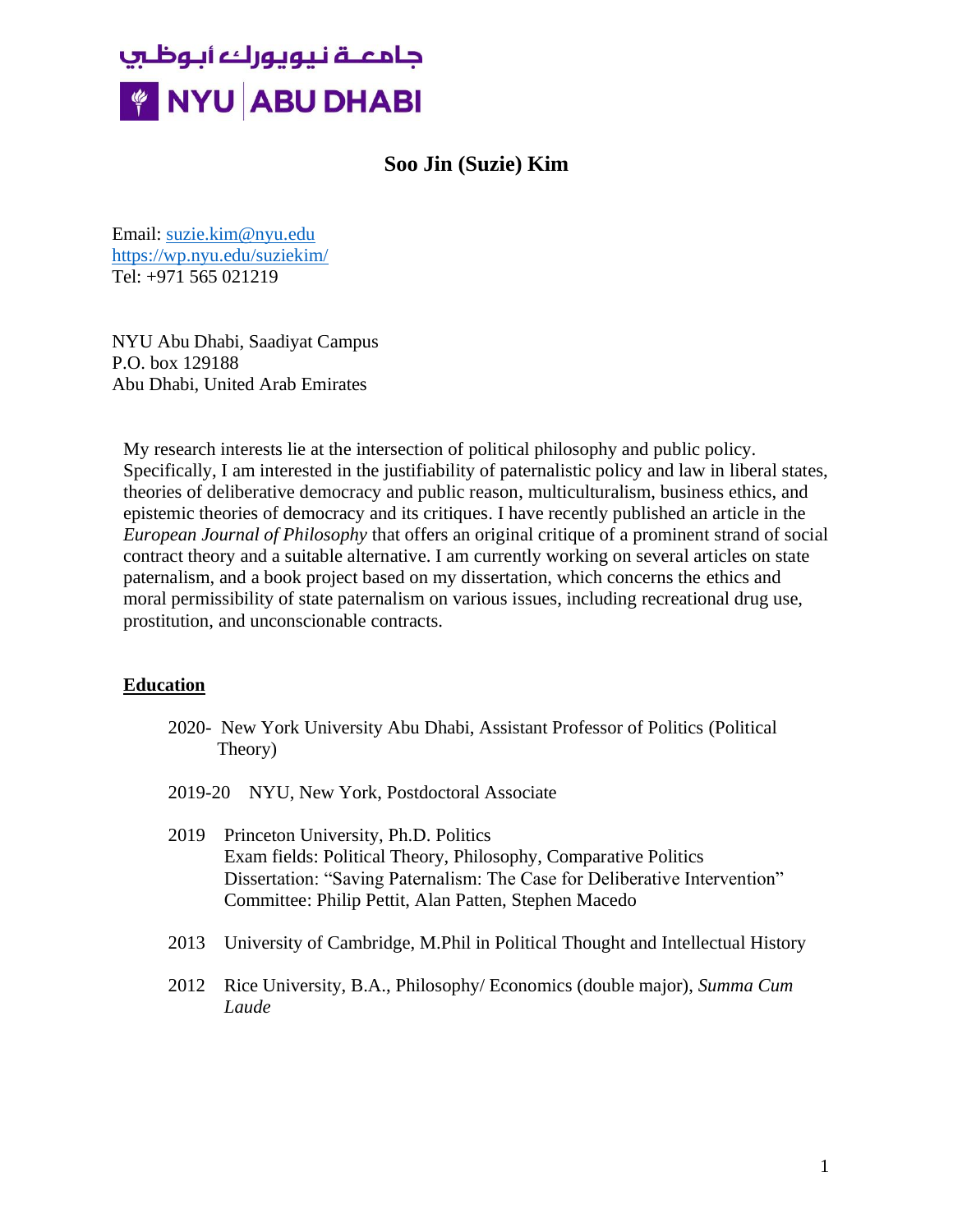

#### **Publications**

"On the Need for Real Dialogue: What's Wrong with Monological Contractualism?" 2019. *European Journal of Philosophy.* 27 (4): 939-956.

"Paternalism, Respect, and Citizen Interests" (accepted and forthcoming, *Philosophy and Social Criticism*)

"Rousseau's *Volonte Génèrale* Demystified," 2019. *The Korean Review of Political Thought* 25 (1): 125-158. doi: 10.37248/krpt. 2019.05.25.1.125

"Towards an Explanation of Kant and Hegel's Conception of Practical Reason", (accepted and forthcoming *The Korean Review of Political Thought*)

#### **Works in Progress**

"Paternalism, Understanding, and Evidence of Incapacity" (under review at *The Journal of Applied Philosophy)*

"Why Value Pluralism requires Liberalism" (under review at *Political Theory*)

"Paternalism, Reasons, and Rationality" (in preparation)

#### **Conferences and Workshop Presentations**

Northeastern Political Science Association, "Toleration and Impartiality", November 2015

Harvard Graduate Political Theory Conference, "The Problem of the Monological Basis of Contractualism", October 2016

Western Political Science Association, "The Problem of the Monological Basis of Contractualism", April 2017

Manchester University Centre for Political Theory (Mancept Workshops), "Against the Right to Self-Sovereignty", September 2018

Association for Political Theory, "Against the Right to Self-Sovereignty," October 2018

American Political Science Association (APSA), "On the Conceptual Puzzle of Populism," August-September 2019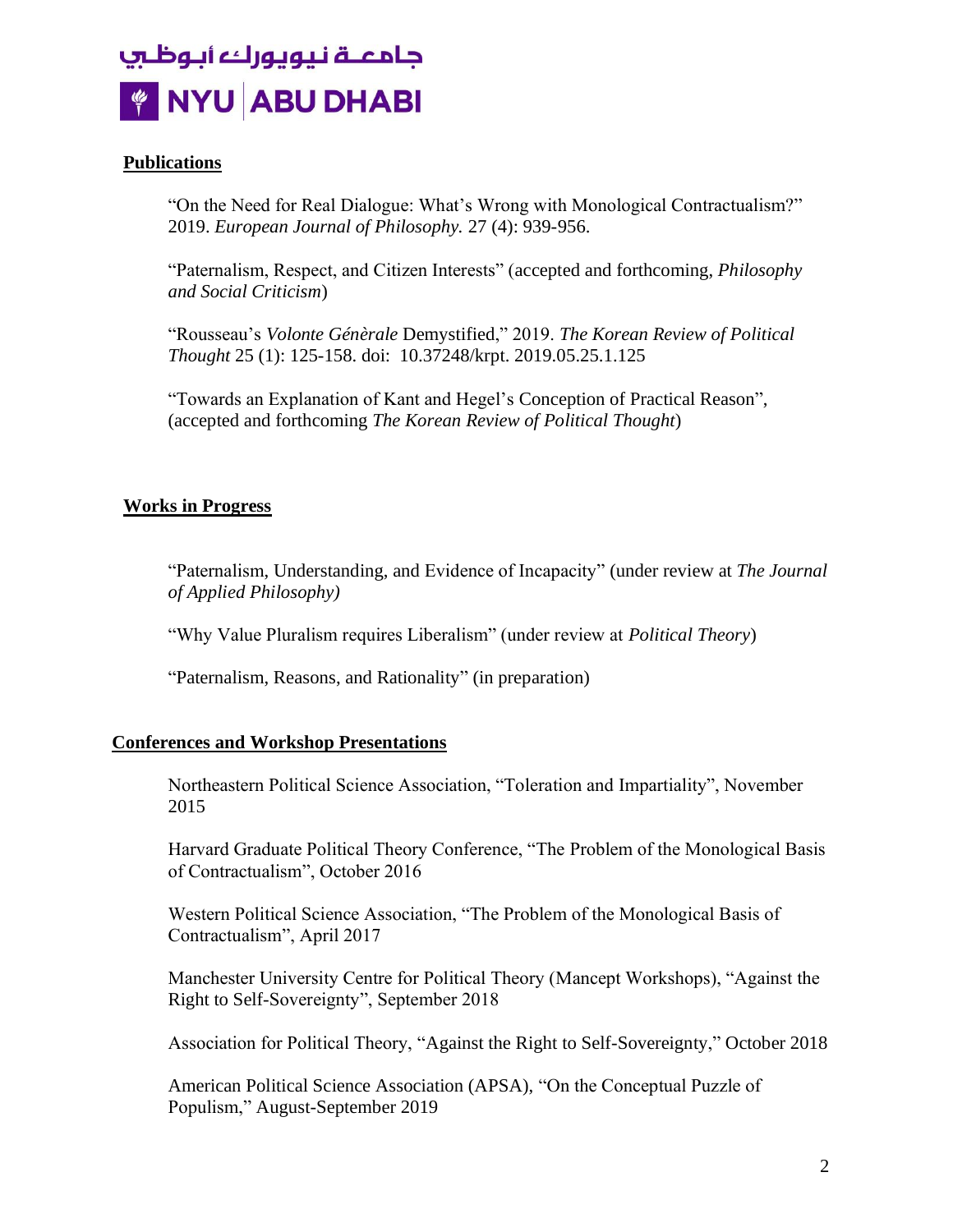# جامعــة نـيويوركء أبـوظـسِ *W* NYU ABU DHABI

NYU Graduate Political Theory Workshop, "The Real Reason Why We Hate the Nanny State," February 14, 2020

Association for Political Theory, "The Real Reason Why We Hate the Nanny State," (Accepted) November 2020.

Manchester University Centre for Political Theory (Mancept Workshop), "Paternalism and Evidence of Incapacity," September 9, 2021

American Political Science Association (APSA), "Paternalism and Evidence of Incapacity," October 3, 2021

# **Awards and Fellowships**

Postdoctoral Fellowship, Centre for Advanced Studies "Justitia Amplificata: Rethinking Justice – Applied and Global", Goethe-University Frankfurt 2019-2020 offered but declined

Laurence S. Rockefeller Graduate Prize Fellowship 2017-2018 Princeton University Center for Human Values

University Fellowship in the Humanities and Social Sciences, Princeton 2013-2018

Merit Prize, University Center for Human Values, Princeton 2013-2014

Political Philosophy Graduate Travel and Research Grant, Princeton University Center for Human Values 2017

Stafford Conference Funding, Princeton University 2015, 2016, 2018

Rice Trustee Distinguished Scholar 2008-2012

C.D. Broad Exchange Scholarship, Rice University and Trinity College, University of Cambridge 2012-2013

James Street Fulton Prize for Excellence in Philosophy, Rice University 2012

Konstantin Kolenda Fellowship in Philosophy, Rice University 2011-2012

Tsanoff Essay Prize (Upper division), Philosophy, Rice University 2009-2010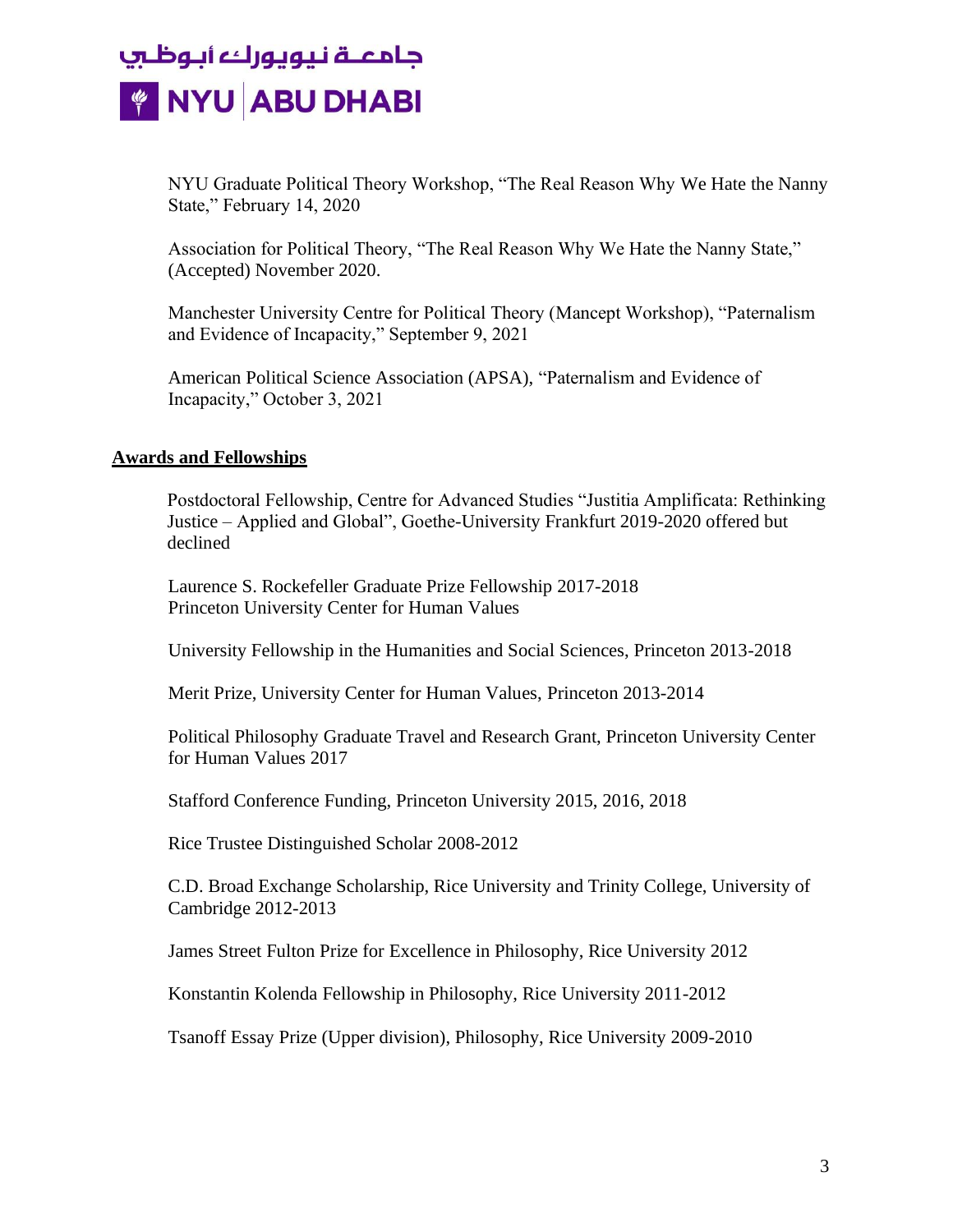# جامعــة نـيويوركء ابـوظـسٍ *W* NYU ABU DHABI

# **Teaching Experience**

Princeton University, *Ethics and Public Policy* (WWS 370): Fall 2015, Fall 2016, Fall 2018

New York University Abu Dhabi, *Ethics, Technology, and Business*: Fall 2020, Fall 2021

New York University Abu Dhabi, *Introduction to Political Theory*: Spring 2021, Spring 2022

# **Advising Experience**

Resident Graduate Student, Mathey College, Princeton University, 2016-2017

Senior Capstone Student Advising at NYU Abu Dhabi, 2020-current

### **Professional Service**

Reviewer for article submitted to *The Journal of Politics,* September 2018

Reviewer for article submitted to *Political Research Quarterly,* August 2020

Reviewer for article submitted to *American Philosophical Quarterly,* August 2021

Princeton University Graduate Conference in Political Theory Co-organizer (2014- 2016), and Paper Discussant, 2016

### **References**

Philip Pettit, *Laurence Rockefeller University Professor of Politics and Human Values at Princeton University* [\(ppettit@princeton.edu\)](mailto:ppettit@princeton.edu)

Alan Patten, *Howard Harrison and Gabrielle Snyder Beck Professor of Politics at Princeton University* [\(apatten@princeton.edu\)](mailto:apatten@princeton.edu)

Stephen Macedo, *Laurence Rockefeller Professor of Politics and the University Center for Human Values at Princeton University* [\(macedo@princeton.edu\)](mailto:macedo@princeton.edu)